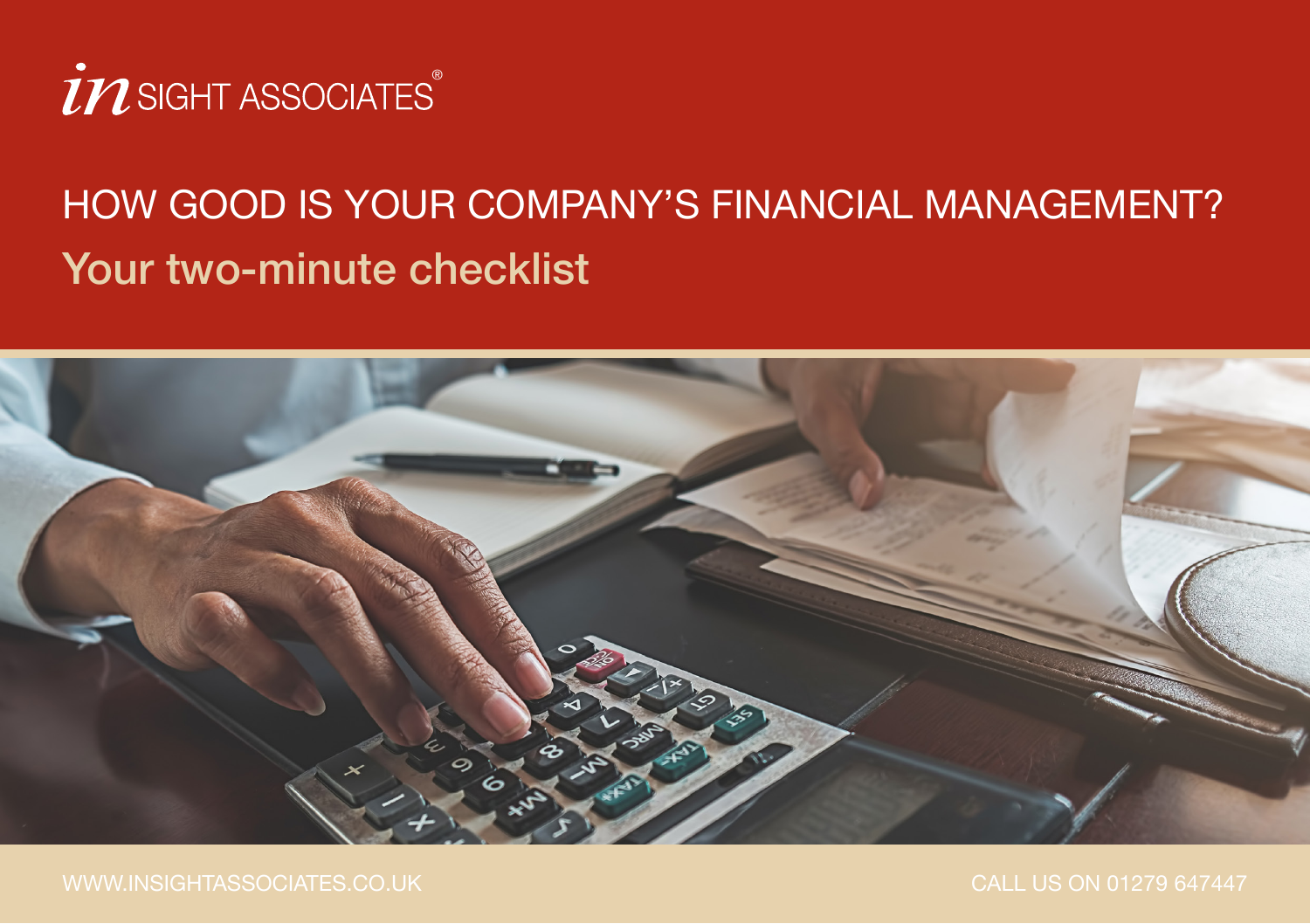## INTRODUCTION

DO YOU EVER FEEL UNSURE ABOUT YOUR COMPANY'S TRUE FINANCIAL SITUATION?

### You suspect that the numbers your bookkeeper or accountant hands you are not accurate…

Perhaps you are worried that you are about to run out of money (even though you have lots of customers)…

Or you have no idea how much money might be in your business account tomorrow, next week and next month. Planning ahead feels impossible…

These are typical (but far from the only) signs that your company's finances are not being handled in a professional, efficient manner.

And this can really strangle your company's growth.

After all, it's hard to scale a company beyond £1 million or £2 million when your finances are messy.

But what is actually going wrong? What are the gaps in your financial management, which of your financial systems and processes are not fit-for-purpose – and which are you missing altogether?

Unless you are a finance director, it can be difficult to tell.

**Use this two-minute checklist to identify the areas where your financial management is letting you down, so that you can fix them – and achieve the rapid growth you both want and deserve!**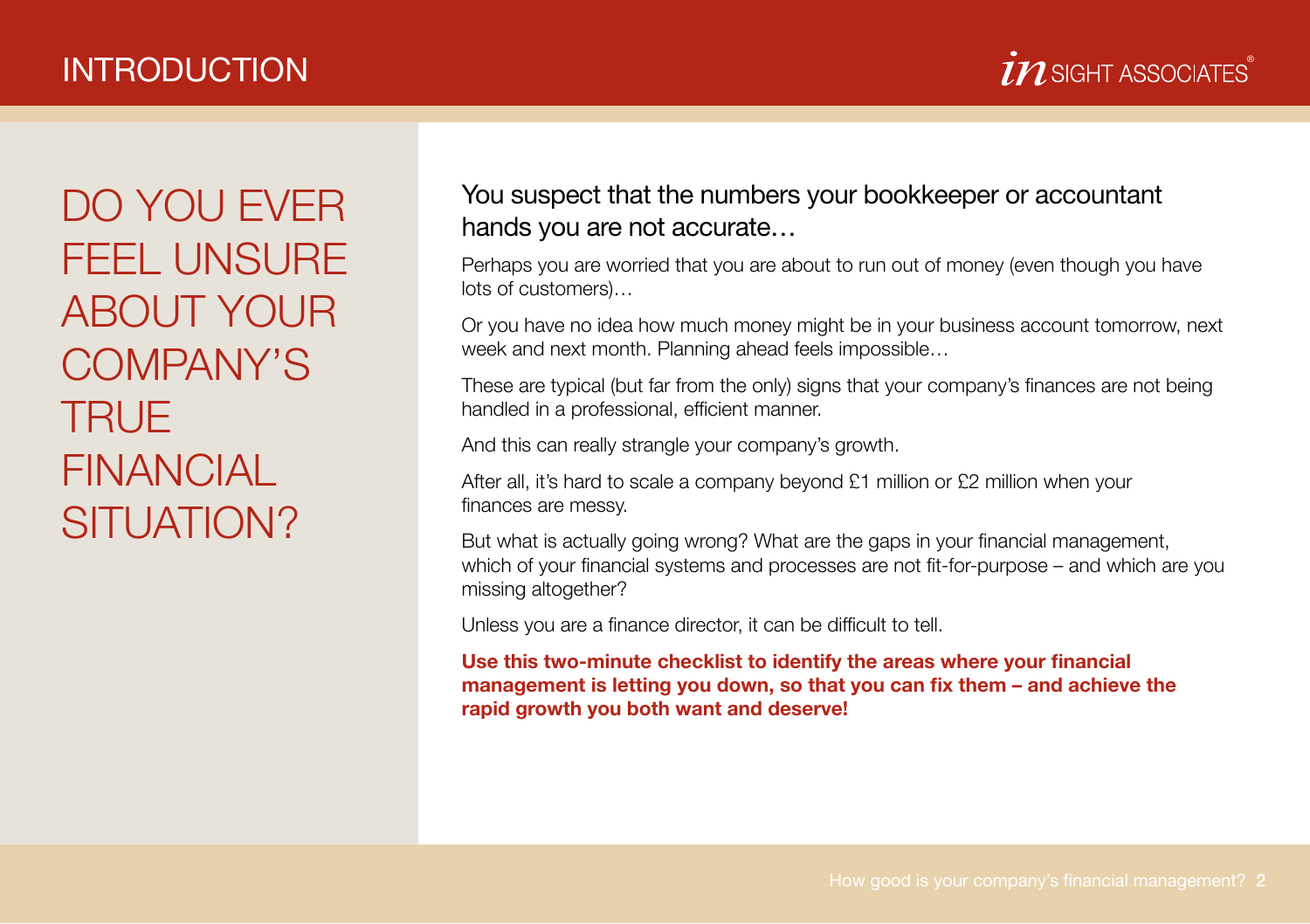

#### **BACKGROUND INFORMATION**

| <b>OUR FINANCES ARE MANAGED BY:</b>                                                                                               |                           |
|-----------------------------------------------------------------------------------------------------------------------------------|---------------------------|
|                                                                                                                                   |                           |
| In-house accountant<br>External accountant<br>In-house bookkeeper/accounts person<br>External bookkeeper/accounts person<br>Other | Financial director & team |

#### **ON A SCALE OF 1-10, HOW SATISFIED ARE YOU WITH THE WAY YOUR FINANCES ARE MANAGED IN YOUR BUSINESS?**

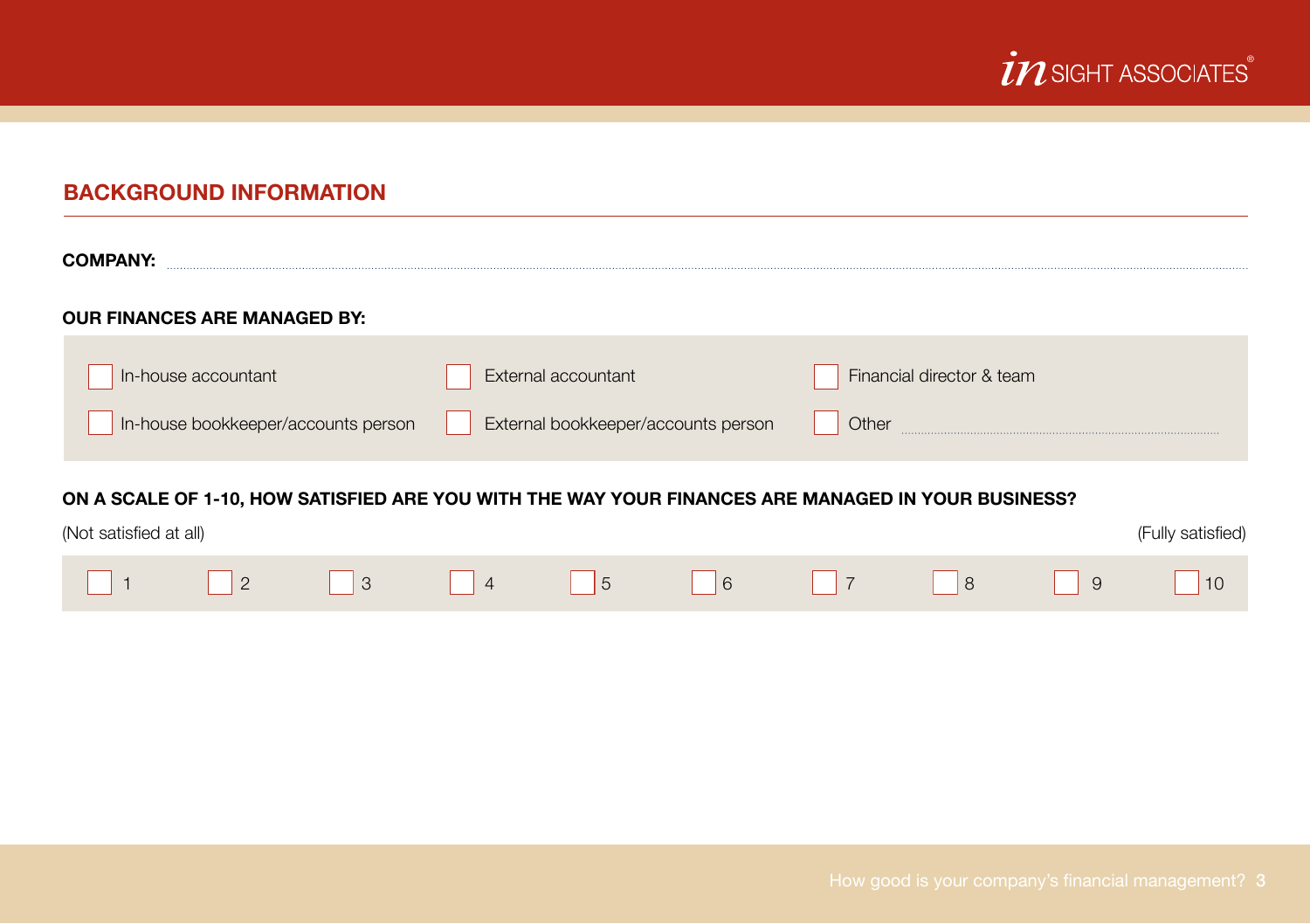# $\overline{\textbf{U}}\textbf{N}$  SIGHT ASSOCIATES

#### **1. DO YOU HAVE A CRYSTAL CLEAR VIEW OF YOUR COMPANY'S FINANCIAL SITUATION?**

I get comprehensive monthly management accounts

The management accounts answer all my questions about our performance and actually help me make decisions about our future

We get them each month in good time

I am confident that the figures I get are correct

#### **2. IS YOUR CASH WELL-MANAGED?**

I get daily cash flow reports, so I know I have enough cash to manage the business going forward

We forecast our cash flow weeks ahead, so we know how much money will be in our accounts over the coming weeks, and review and update this very frequently

We check our cash flow forecasts against what actually happened and investigate and learn from any discrepancies

I know what our cash cycle looks like, and don't get surprises

|     | Ν  |
|-----|----|
|     | b. |
| l a | k. |
| L   | L  |
|     | I. |

| N |
|---|
|   |
|   |
|   |
|   |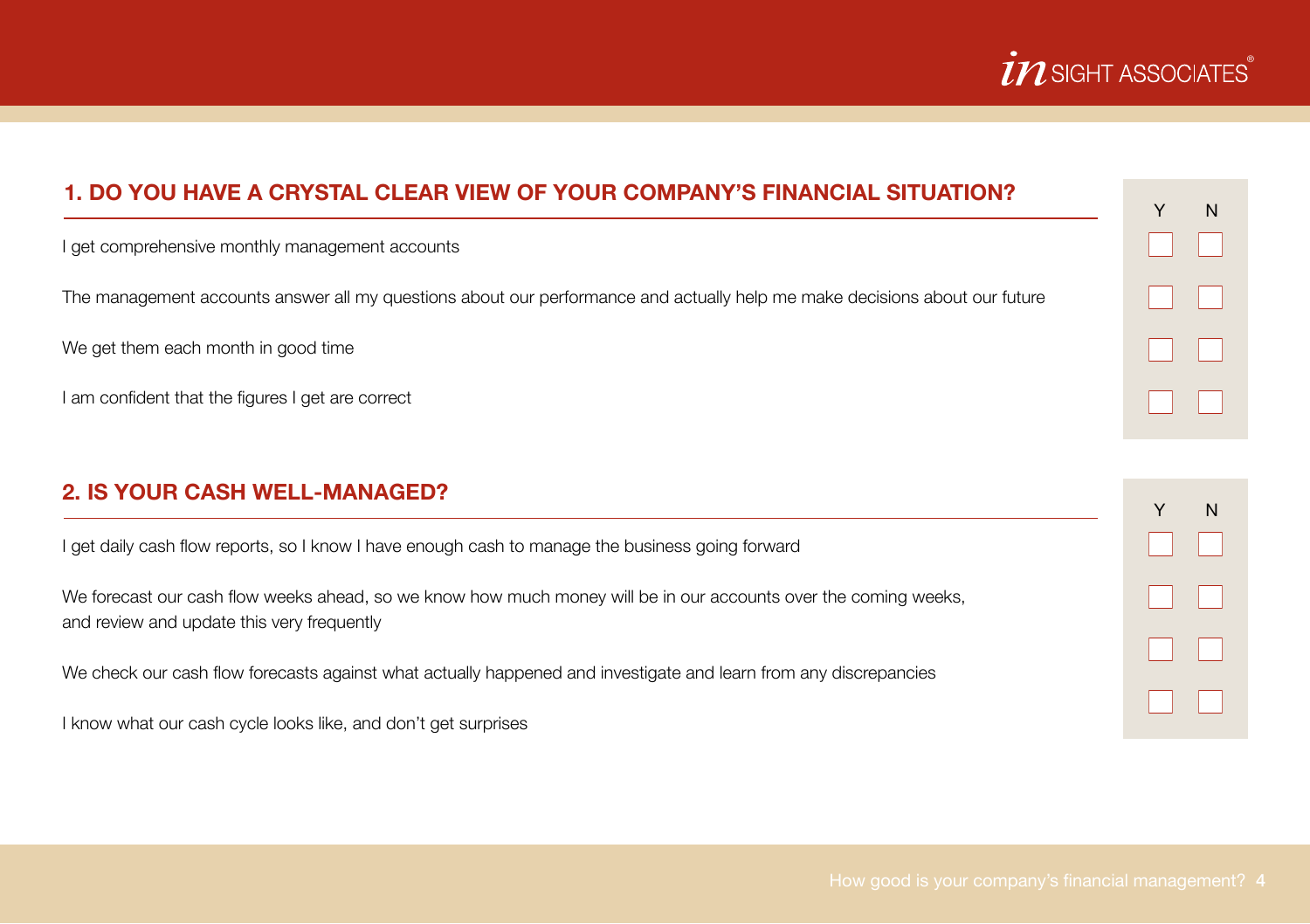

| <b>3. ARE YOUR ACCOUNTING RECORDS COMPLETE AND ACCURATE?</b>                                                    | N |
|-----------------------------------------------------------------------------------------------------------------|---|
| We reconcile our bank account to our accounting records at least monthly, to make sure our records are accurate |   |
| All other Balance Sheet balances are proven regularly                                                           |   |
| We have processes to ensure all customers are invoiced and all supplier invoices are processed on time          |   |
| We have an external independent review of our accounting systems and records                                    |   |

#### **4. DO YOU HAVE A CLEAR AUTHORISATION PROCESS FOR EXPENDITURE AND PAYMENTS?**

We have a clear approvals process for all expenditure

Commitments over a certain amount require Director approval

We raise purchase orders in advance rather than approving invoices after the money has been spent!

We regularly check and challenge prices paid, and regularly review recurring payments

| N |
|---|
|   |
| L |
|   |
|   |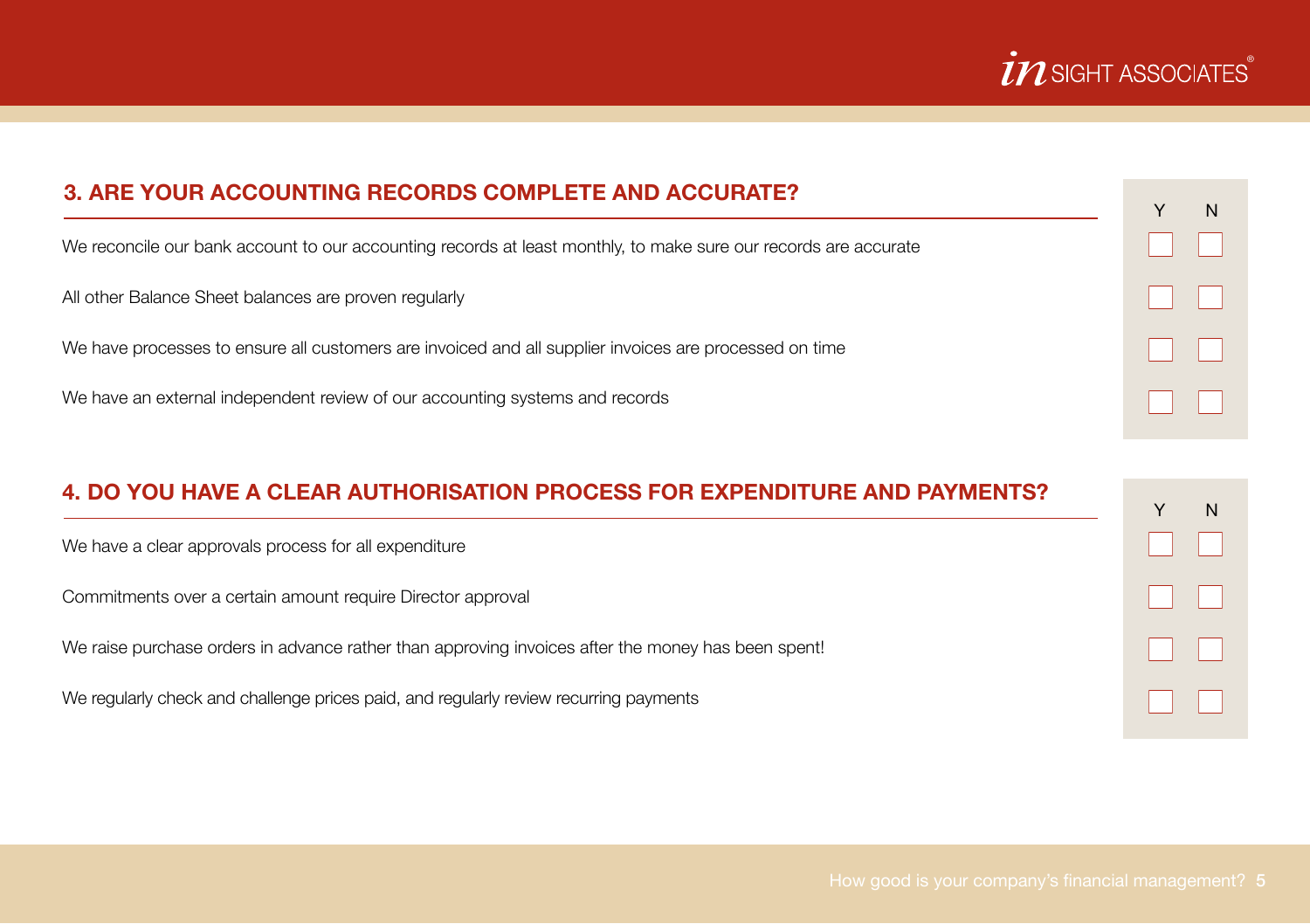

| 5. DO YOU HAVE A CLEAR PROCESS TO ENSURE YOUR CUSTOMERS PAY ON TIME?                          | N |
|-----------------------------------------------------------------------------------------------|---|
| We have a clear credit control policy which everyone is aware of, especially those in sales   |   |
| Our invoices are raised promptly after our product is dispatched, or our service is delivered |   |
| Invoices clearly show our payment terms and ways to pay                                       |   |
| I get a regular report of any customers paying late                                           |   |
|                                                                                               |   |
| <b>6. ARE YOU CHECKING FINANCIAL RISKS?</b>                                                   | N |
| We regularly review the financial risks in our business and record them in a risk register    |   |
| We regularly review the financial strength and credit status of our customers                 |   |
| We review our dependency on key customers and suppliers                                       |   |

We test internal processes to ensure they are robust and to help prevent fraud or error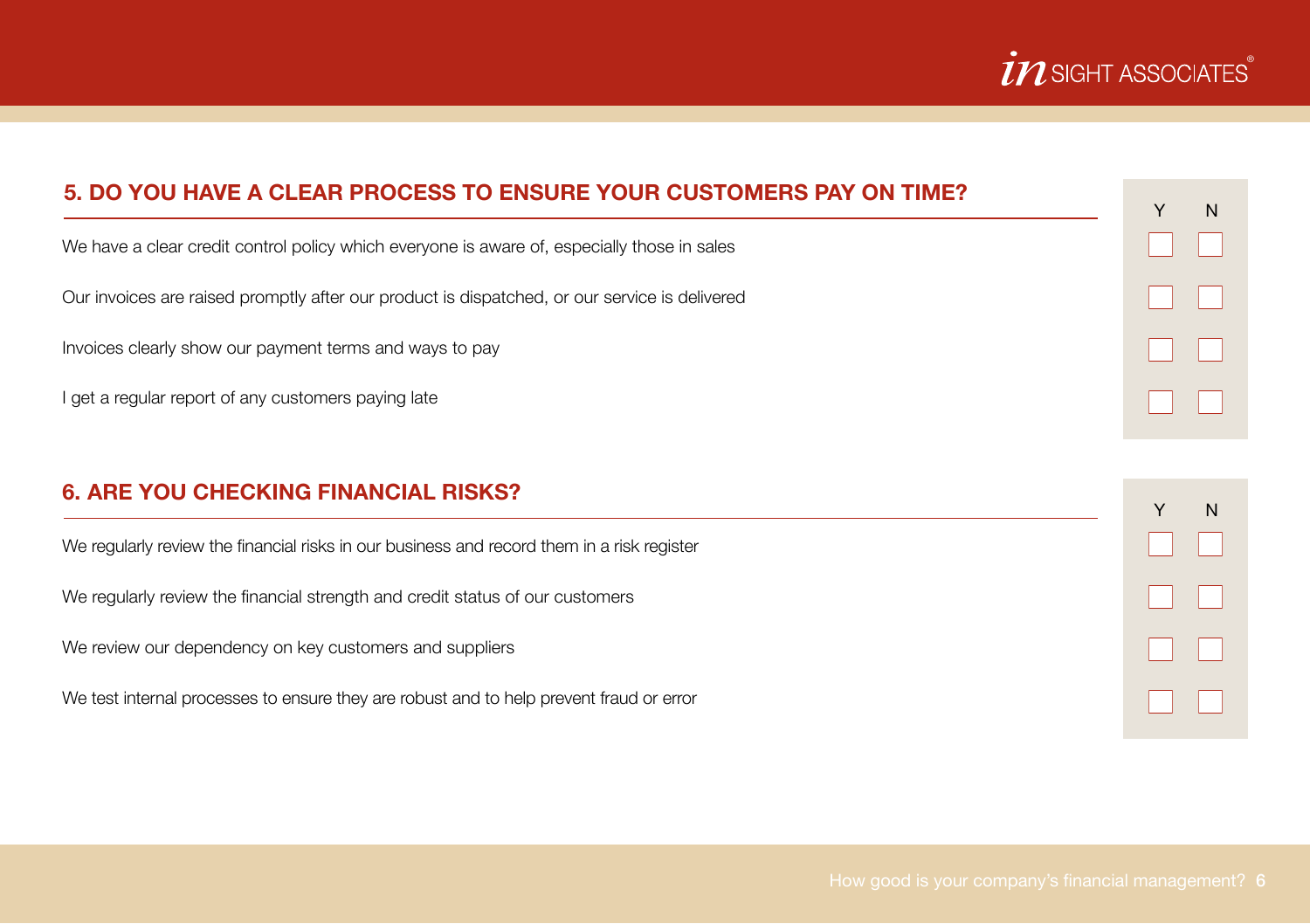

| 7. DO YOU HAVE A BUSINESS PLAN, AND AN ANNUAL BUDGET?                                                              | N |
|--------------------------------------------------------------------------------------------------------------------|---|
| We have a written and agreed business plan, which is shared within the business                                    |   |
| We have an annual budget with a comprehensive financial forecast                                                   |   |
| Our budget has agreed clear goals and actions which managers are tasked with delivering                            |   |
| We regularly compare our income and expenditure to our budget, and ensure there are explanations for any variances |   |
|                                                                                                                    |   |
| 8. IS YOUR EXTERNAL FUNDING APPROPRIATE?                                                                           |   |

We have a good relationship with our bank and relationship manager

We fully understand all debt within the business, how it is secured and how it will be repaid

We know that the funding we have is cost effective, appropriate and manageable for the business

We understand the broader market for funding options